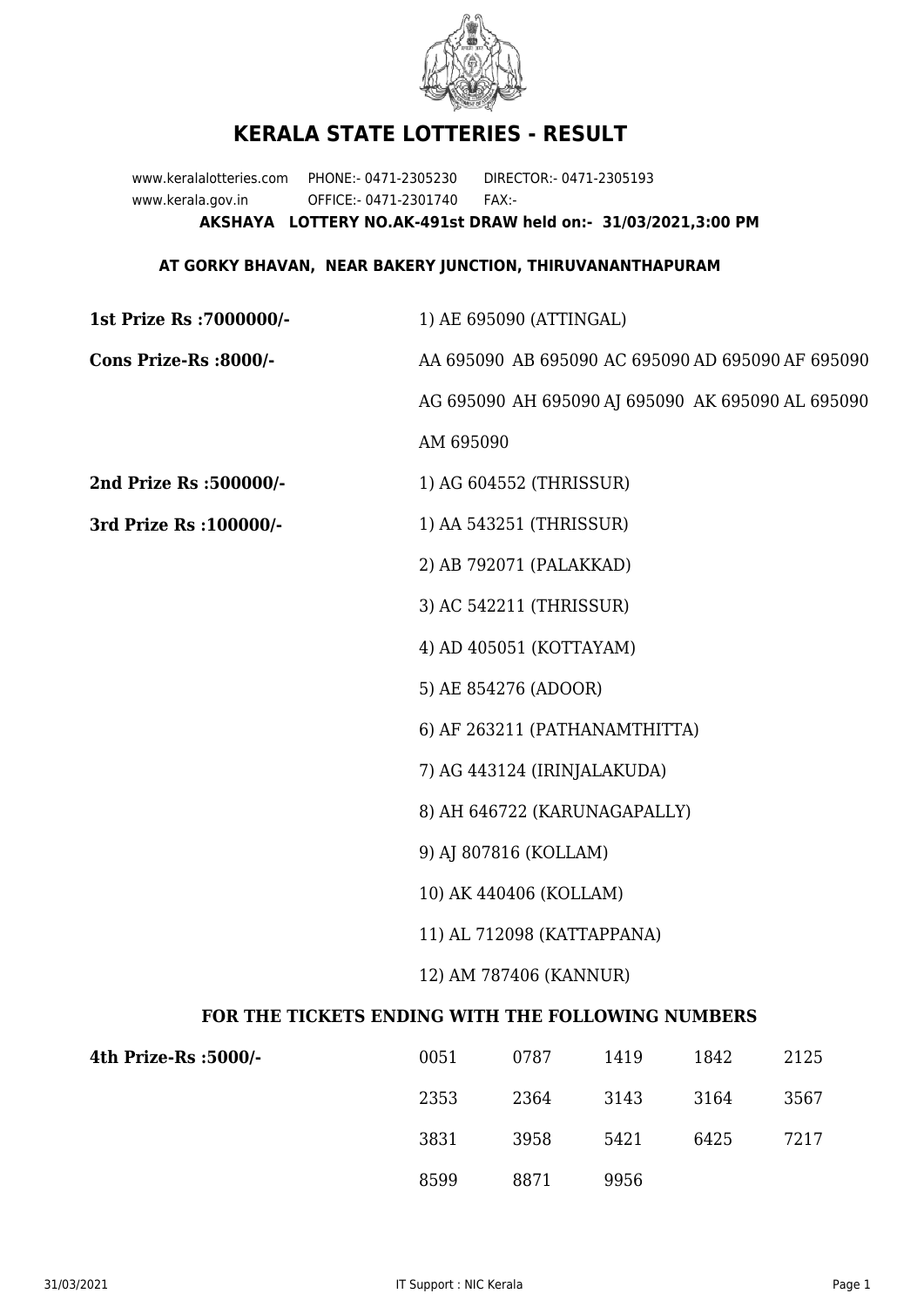| 5th Prize-Rs : 2000/- | 0973 | 2844 | 5004 | 8522 | 8826 |
|-----------------------|------|------|------|------|------|
|                       | 9568 | 9777 |      |      |      |
| 6th Prize-Rs : 1000/- | 0774 | 0926 | 1058 | 1832 | 2031 |
|                       | 2139 | 2423 | 2654 | 4515 | 4813 |
|                       | 5445 | 6122 | 6148 | 6243 | 6899 |
|                       | 8266 | 8555 | 8664 | 8821 | 8922 |
|                       | 8938 | 9012 | 9030 | 9051 | 9511 |
|                       | 9675 |      |      |      |      |
| 7th Prize-Rs :500/-   | 0062 | 0132 | 0226 | 0312 | 0723 |
|                       | 0966 | 1075 | 1425 | 1649 | 1892 |
|                       | 2000 | 2186 | 2236 | 2248 | 2300 |
|                       | 2394 | 2644 | 2964 | 3161 | 3203 |
|                       | 3355 | 3381 | 3656 | 3843 | 3949 |
|                       | 4056 | 4200 | 4323 | 4337 | 4499 |
|                       | 4927 | 5279 | 5286 | 5328 | 5440 |
|                       | 5462 | 5534 | 5554 | 5564 | 5571 |
|                       | 5604 | 5829 | 6234 | 6338 | 6413 |
|                       | 6558 | 6725 | 6748 | 6773 | 6867 |
|                       | 7016 | 7295 | 7670 | 7863 | 7939 |
|                       | 8035 | 8198 | 8235 | 8290 | 8357 |
|                       | 8494 | 8567 | 9011 | 9181 | 9309 |
|                       | 9473 | 9548 | 9688 | 9849 | 9861 |
|                       | 9876 | 9921 |      |      |      |
| 8th Prize-Rs : 100/-  | 0032 | 0179 | 0381 | 0515 | 0860 |
|                       | 1019 | 1066 | 1067 | 1190 | 1220 |
|                       | 1228 | 1344 | 1345 | 1449 | 1533 |
|                       | 1561 | 1741 | 1747 | 1748 | 1787 |
|                       | 1822 | 1833 | 1900 | 1966 | 1985 |
|                       | 1995 | 2055 | 2074 | 2178 | 2297 |